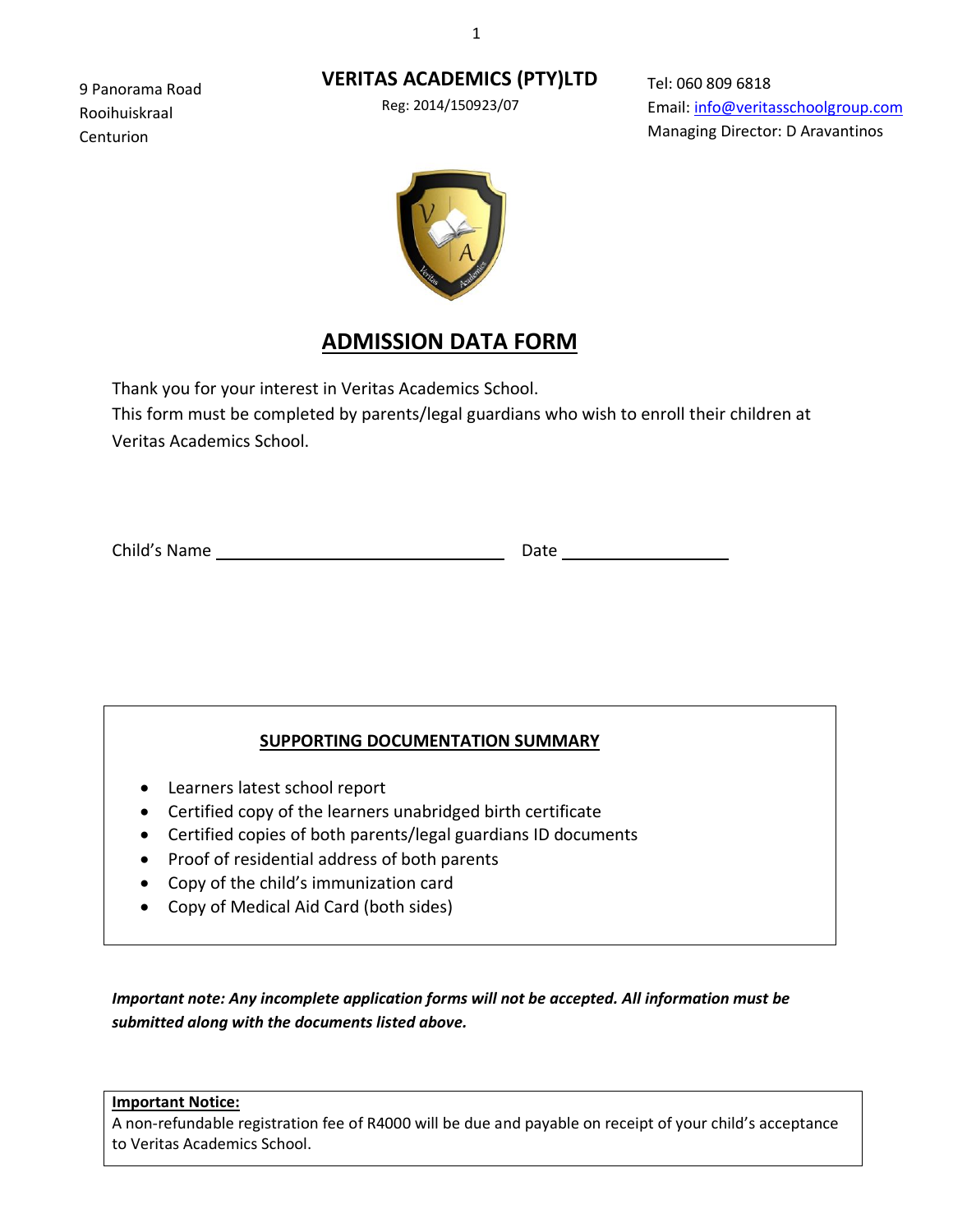

## **ADMISSION DATA FORM – VERITAS ACADEMICS SCHOOL**

## **SECTION A – LEARNERS DETAILS**

| <b>CURRENT GRADE</b>                  |                               |               |               |                                 |              |  |
|---------------------------------------|-------------------------------|---------------|---------------|---------------------------------|--------------|--|
| <b>CURRENT SCHOOL</b>                 |                               |               |               |                                 |              |  |
| <b>SURNAME</b>                        |                               |               |               |                                 |              |  |
| <b>FIRST NAMES</b>                    |                               |               |               |                                 |              |  |
| <b>DATE OF BIRTH</b>                  |                               |               |               |                                 |              |  |
| <b>ID/PASSPORT NO</b>                 |                               |               |               |                                 |              |  |
| <b>GENDER</b>                         | <b>MALE</b>                   |               |               | <b>FEMALE</b>                   |              |  |
| <b>ETHNIC GROUP</b>                   | <b>BLACK</b>                  | COLOURED      | <b>WHITE</b>  | <b>INDIAN</b>                   | <b>OTHER</b> |  |
| <b>HOME LANGUAGE</b>                  |                               |               |               |                                 |              |  |
| <b>LEARNER RESIDES</b><br><b>WITH</b> | <b>BOTH</b><br><b>PARENTS</b> | <b>MOTHER</b> | <b>FATHER</b> | <b>LEGAL</b><br><b>GUARDIAN</b> | <b>OTHER</b> |  |

| <b>SPORTING INVOLVEMENT:</b> |
|------------------------------|
|                              |
|                              |
|                              |
| <b>CULTURAL INVOLVEMENT:</b> |
|                              |
|                              |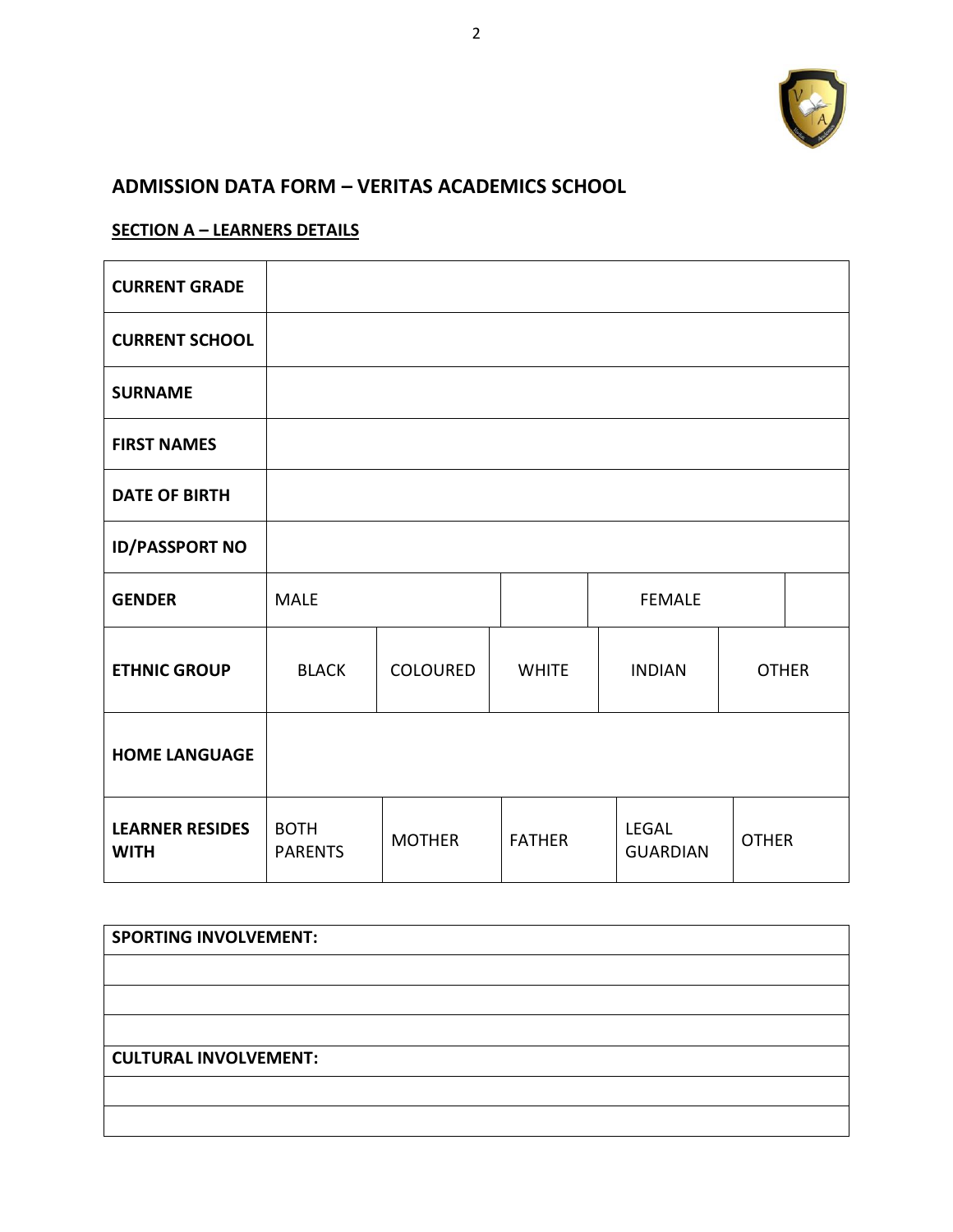

## **SIBLINGS ALREADY ATTENDING VERITAS ACADEMICS SCHOOL**

| <b>NAME AND SURNAME:</b> | <b>GRADE</b> |
|--------------------------|--------------|
|                          |              |
|                          |              |
|                          |              |

## **CONTACT IN CASE OF EMERGENCY**

| <b>SURNAME</b>             |  |
|----------------------------|--|
| <b>FIRST NAME</b>          |  |
| <b>TELEPHONE NUMBER</b>    |  |
| <b>DOCTORS NAME</b>        |  |
| <b>DOCTORS TEL NUMBER</b>  |  |
| <b>NAME OF MEDICAL AID</b> |  |
| <b>MEDICAL AID NUMBER</b>  |  |
| <b>MAIN MEMEBER</b>        |  |

| <b>ALLERGIES / MEDICAL PROBLEMS</b> |  |  |  |  |
|-------------------------------------|--|--|--|--|
|                                     |  |  |  |  |
|                                     |  |  |  |  |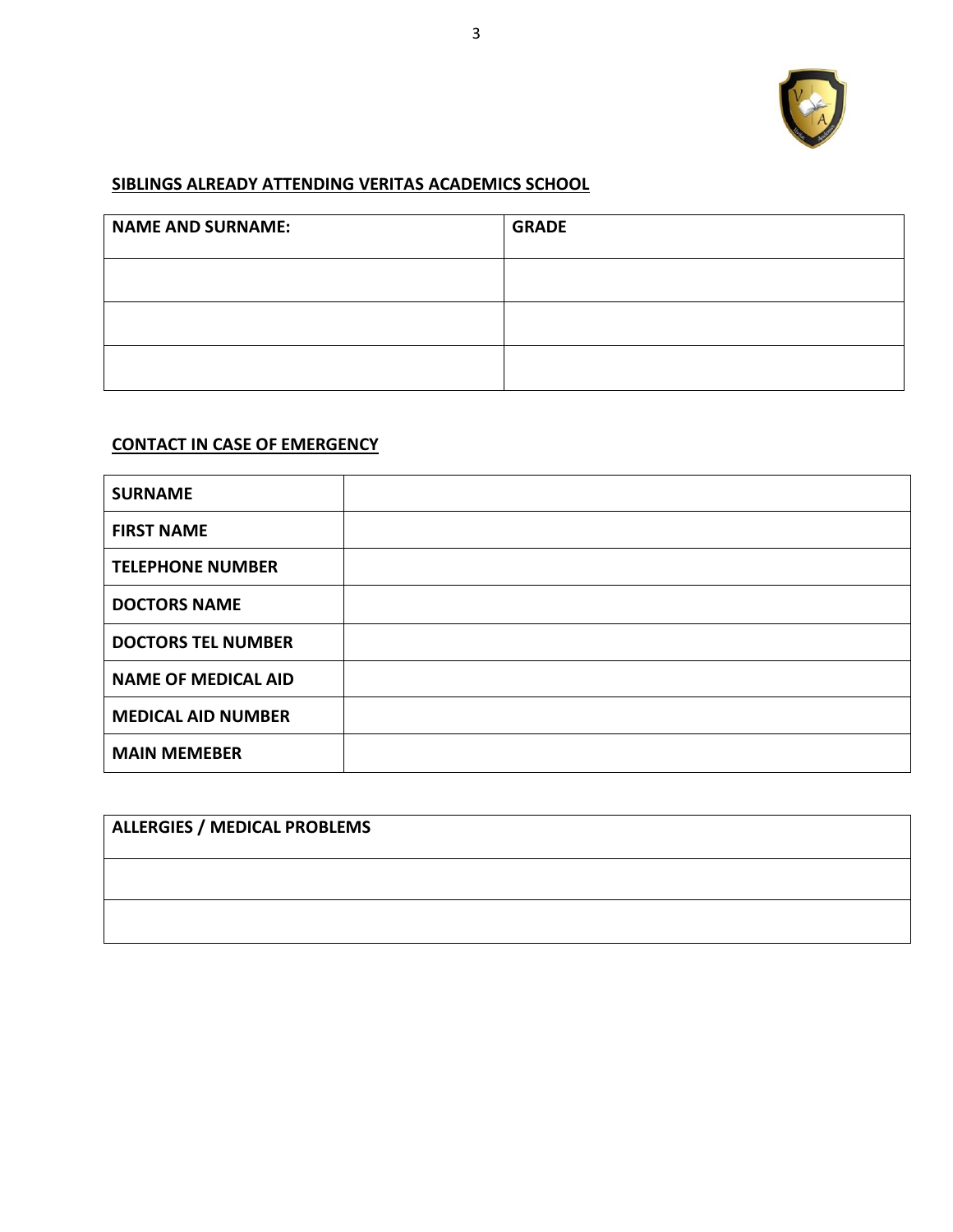

#### **ADDITIONAL LEARNER INFORMATION**

The Gauteng Department of Education requires the following additional information. Please complete the relevant sections below:

**Learner's Name and Surname:** 

**Grade:** 

## **Neurological & Physical difficulties (**please **TICK** the relevant column)

|                                 |                 | Yes | <b>No</b> |
|---------------------------------|-----------------|-----|-----------|
| ADD                             |                 |     |           |
| <b>ADHD</b>                     |                 |     |           |
| Dyslexia                        |                 |     |           |
| Cerebral Palsy                  |                 |     |           |
| Hard of Hearing                 |                 |     |           |
| Severe Visual problems          |                 |     |           |
| Colour blind                    |                 |     |           |
| Epilepsy                        |                 |     |           |
| Physically disabled             |                 |     |           |
| Specific learning<br>disability | Please specify: |     |           |

### **Academic Difficulties:**

|                               | Yes | <b>No</b> |
|-------------------------------|-----|-----------|
| Reading                       |     |           |
| Maths                         |     |           |
| <sub>I</sub> English Language |     |           |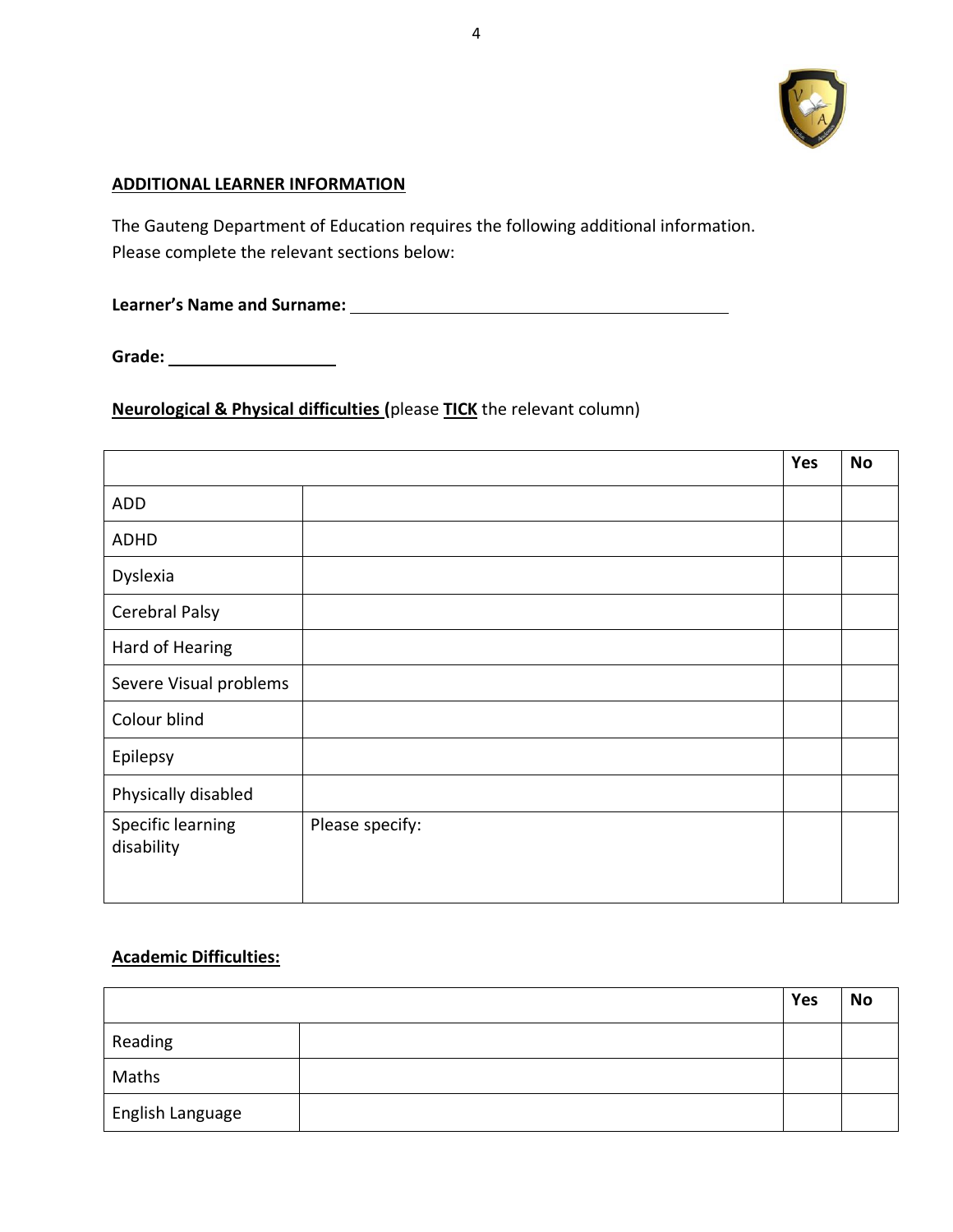

## **PARENT 1 INFORMATION**

| <b>MARITAL STATUS</b>                          | Married<br><b>ANC</b><br><b>COP</b> | Remarried<br>ANC<br><b>COP</b> | Divorced             | Single         | Widowed          | Separated |
|------------------------------------------------|-------------------------------------|--------------------------------|----------------------|----------------|------------------|-----------|
| <b>RELATIONSHIP TO</b><br>LEARNER              | Legal Parent                        | Legal<br>Guardian              | Grand<br>Parent      | Step<br>Parent | Foster<br>Parent | Other     |
| <b>TITLE</b>                                   | Mr                                  | Mrs                            | <b>Miss</b>          |                | Other            |           |
| <b>SURNAME</b>                                 |                                     |                                |                      |                |                  |           |
| <b>NAME</b>                                    |                                     |                                |                      |                |                  |           |
| <b>ID/PASSPORT NO</b>                          |                                     |                                |                      |                |                  |           |
| PERMANENT<br><b>HOME ADDRESS</b><br>(Domicile) | Unit No:                            |                                | <b>Complex Name:</b> |                |                  |           |
|                                                |                                     |                                |                      |                |                  |           |
|                                                |                                     |                                | Suburb:              |                |                  |           |
|                                                | City/town:                          |                                |                      |                | Code:            |           |
| POSTAL ADDRESS                                 |                                     |                                |                      |                |                  |           |
|                                                |                                     |                                |                      |                |                  |           |
|                                                |                                     |                                |                      |                | Code:            |           |
| <b>HOME TEL NO:</b>                            |                                     |                                |                      |                |                  |           |
| <b>CELL NUMBER:</b>                            |                                     |                                |                      |                |                  |           |
| <b>OCCUPATION:</b>                             |                                     |                                |                      |                |                  |           |
| EMPLOYER/<br><b>COMPANY NAME</b>               |                                     |                                |                      |                |                  |           |
| <b>EMPLOYER</b><br><b>ADDRESS</b>              |                                     |                                |                      |                |                  |           |
| <b>WORK TEL NO:</b>                            |                                     |                                |                      |                |                  |           |
| <b>EMAIL WORK</b>                              |                                     |                                |                      |                |                  |           |
| <b>EMAIL HOME</b>                              |                                     |                                |                      |                |                  |           |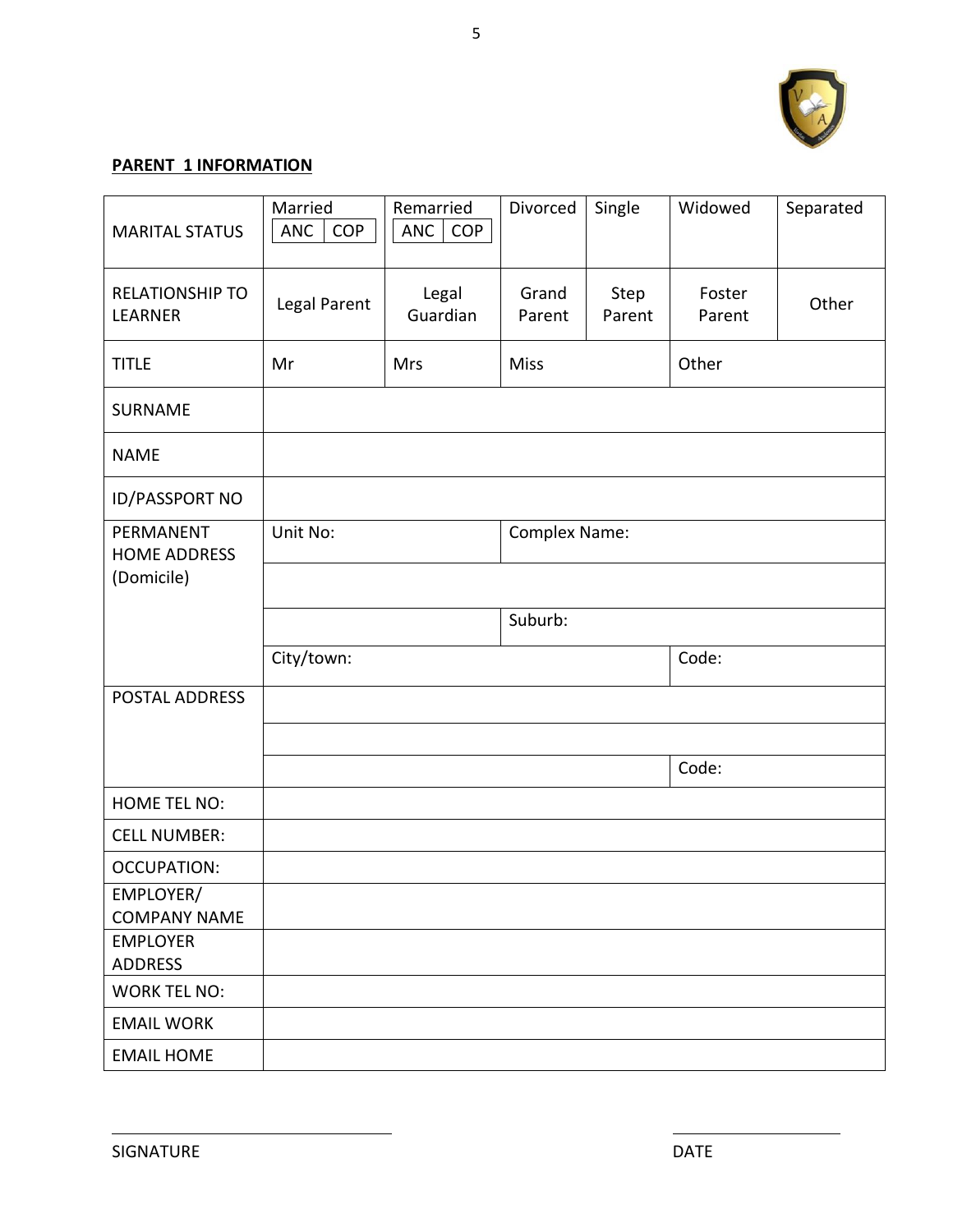

## **PARENT 2 / SPOUSE INFORMATION**

| <b>MARITAL STATUS</b>                          | Married<br><b>ANC</b><br>COP | Remarried<br>ANC<br><b>COP</b> | Divorced             | Single         | Widowed          | Separated |
|------------------------------------------------|------------------------------|--------------------------------|----------------------|----------------|------------------|-----------|
| <b>RELATIONSHIP TO</b><br><b>LEARNER</b>       | Legal Parent                 | Legal<br>Guardian              | Grand<br>Parent      | Step<br>Parent | Foster<br>Parent | Other     |
| <b>TITLE</b>                                   | Mr                           | Mrs                            | <b>Miss</b>          |                | Other            |           |
| SURNAME                                        |                              |                                |                      |                |                  |           |
| <b>NAME</b>                                    |                              |                                |                      |                |                  |           |
| <b>ID/PASSPORT NO</b>                          |                              |                                |                      |                |                  |           |
| PERMANENT<br><b>HOME ADDRESS</b><br>(Domicile) | Unit No:                     |                                | <b>Complex Name:</b> |                |                  |           |
|                                                |                              |                                | Suburb:              |                |                  |           |
|                                                |                              |                                |                      |                |                  |           |
|                                                | City/town:                   |                                |                      |                | Code:            |           |
| POSTAL ADDRESS                                 |                              |                                |                      |                |                  |           |
|                                                |                              |                                |                      |                |                  |           |
|                                                |                              |                                |                      |                | Code:            |           |
| <b>HOME TEL NO:</b>                            |                              |                                |                      |                |                  |           |
| <b>CELL NUMBER:</b>                            |                              |                                |                      |                |                  |           |
| <b>OCCUPATION:</b>                             |                              |                                |                      |                |                  |           |
| EMPLOYER/<br><b>COMPANY NAME</b>               |                              |                                |                      |                |                  |           |
| <b>EMPLOYER</b><br><b>ADDRESS</b>              |                              |                                |                      |                |                  |           |
| <b>WORK TEL NO:</b>                            |                              |                                |                      |                |                  |           |
| <b>EMAIL WORK</b>                              |                              |                                |                      |                |                  |           |
| <b>EMAIL HOME</b>                              |                              |                                |                      |                |                  |           |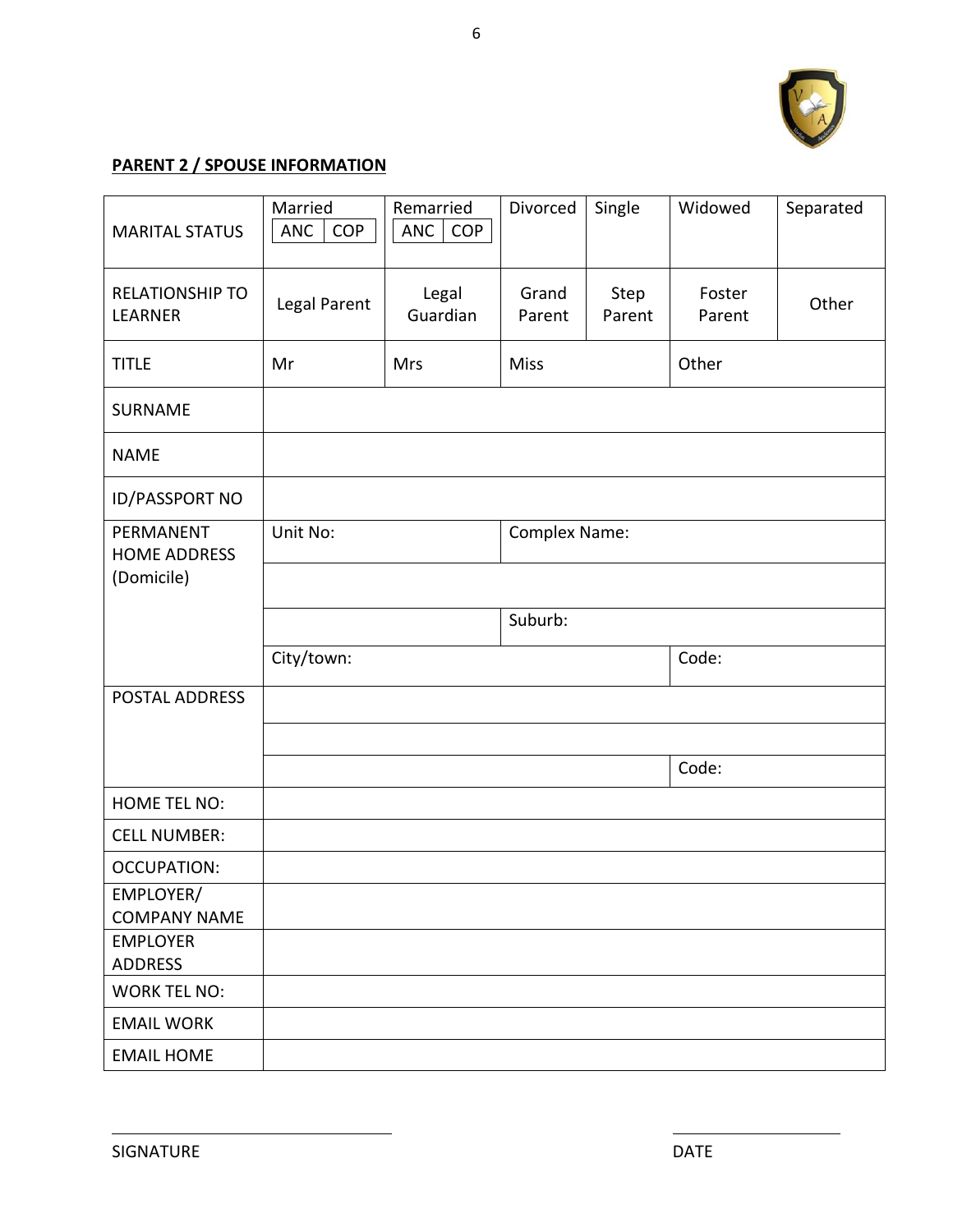

### **COLLECTION OF CHILD**

## Person(s) responsible for collecting children from school:

| <b>Name</b> | Relationship | <b>Cell Number</b> | <b>Work number</b> |
|-------------|--------------|--------------------|--------------------|
|             |              |                    |                    |
|             |              |                    |                    |
|             |              |                    |                    |

#### Emergency contacts other than parents:

| <b>Name</b> | Relationship | <b>Cell Number</b> | <b>Work number</b> |
|-------------|--------------|--------------------|--------------------|
|             |              |                    |                    |
|             |              |                    |                    |
|             |              |                    |                    |

### Details of person permitted to collect child, other than the parent/s:

| <b>Name</b> | Relationship | <b>Cell Number</b> | Work number |
|-------------|--------------|--------------------|-------------|
|             |              |                    |             |
|             |              |                    |             |
|             |              |                    |             |

#### **\*\*\*\*PLEASE NOTE \*\*\*\***

- Children will **NOT** be allowed to leave the school premises with **ANY** other person/s unless the school has been notified in advance by the parent/s
- **Transport Services:** It is the parents' responsibility to notify the school **AND** their relevant transport service of any changes to their child's drop off/ collection arrangement.

| Parents'/Legal Guardians' |  |
|---------------------------|--|
| l Initials                |  |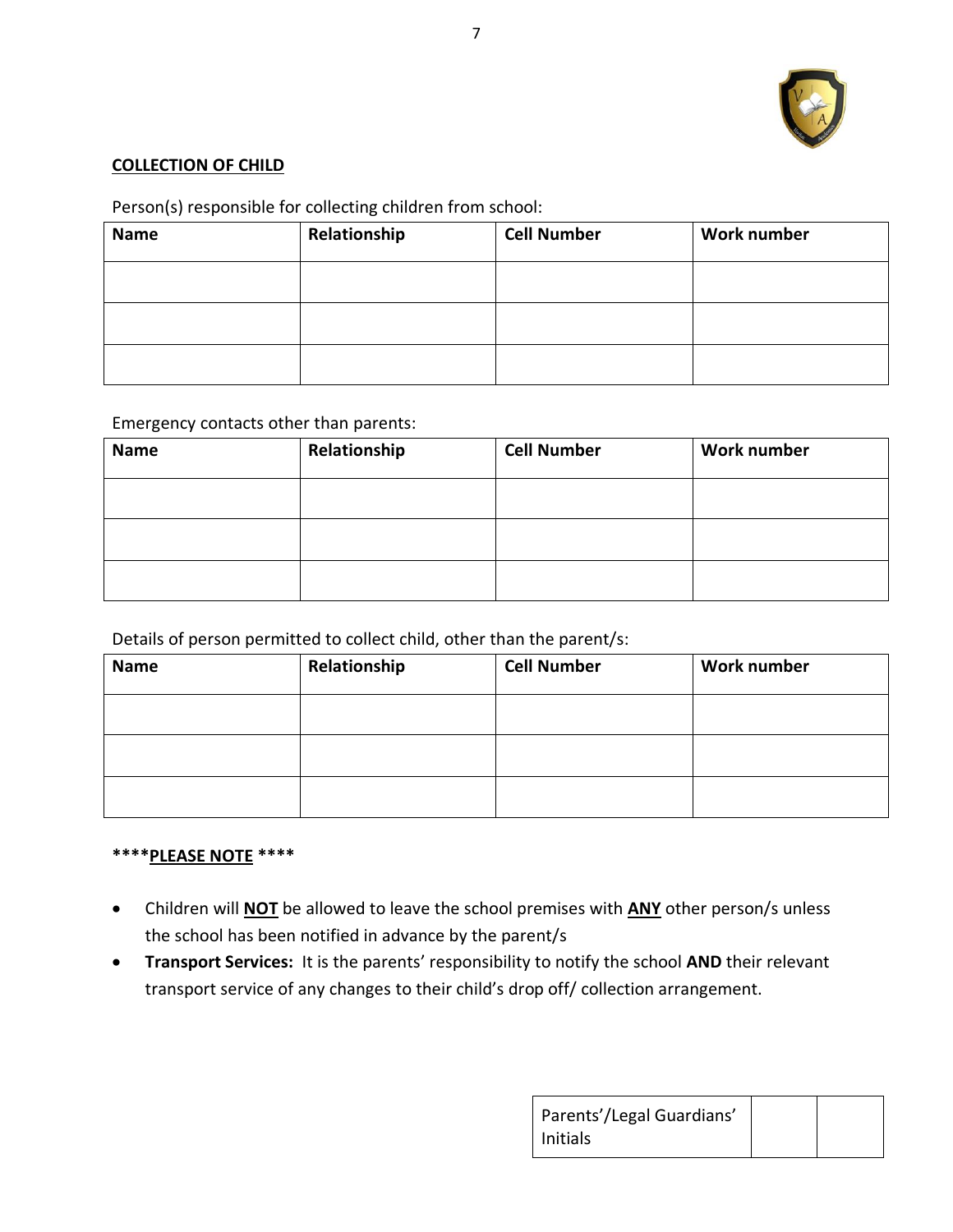

#### **UNDERTAKING BY PARENT / LEGAL GUARDIAN**

- 1. I/We hereby apply to have the child whose name appears on this form registered as a learner at Veritas Academics School and confirm that he/she complies with the basic criteria.
- 2. I/We hereby certify that I/we have legal custody and/or Legal guardianship in respect of the aforenamed learner.
- 3. I/We undertake to adhere to the school rules and disciplinary code and to the various alterations in the rules and disciplinary code that may be made from time to time.
- 4. I/We understand and confirm that the Principal or any other person duly authorized, will act in *loco parentis* in any matter and at any time during I/we have entrusted my/our child to the care of the school.
- 5. I/We understand that while every reasonable effort will be made to prevent losses or damage to learners' clothing and equipment, the school cannot be held liable for such.
- 6. I/We undertake to reimburse the school for any damage to property that may be caused by my/our child.
- 7. I/We undertake to give a full terms notice in writing of any intention to remove my/our child from the school and furthermore return any books and/or equipment belonging to the school which my/our child may have.
- 8. I/We agree that my/our child will attend school daily and will only be absent for medical reasons.
- 9. I/We undertake to inform the school of our child's absence and declare that I/we are prepared to produce a medical doctor's certificate if and when required.
- 10. I/We understand that the school reserves the right to verify all information supplied to it via this application. In the event of fraudulent documents submitted the school reserves the right to lay a criminal charge of fraud against any of the parties to this application.
- 11. I/We accept the responsibility of the learner's transport to and from the school.
- 12. I/We hereby consent to receiving communication from Veritas Academics School via various communication channels to ensure that I/we receive information on school related activities, events, news and other important school notices.
- 13. I/We hereby provide consent to the school to collect, store and process names, contact details and information relating to me/us and my/our child, and to such information being made available to staff or responsible persons engaged or authorised by the school for school-related purposes.
- 14. I/We hereby consent to the school collecting, storing and processing information about me/us and any third party or parent/legal guardian (regardless of marital status) who is/are responsible for the payment of all amounts owing on my/our child's school fee account.
- 15. I/We hereby give consent to Veritas Academics to use photos of my child for advertising purposes and any social medial that the school has.
- 16. This commitment in its entirety will be held valid from the day on which it is signed by the parent/legal guardian to the day on which the learner officially leaves the school.
- 17. I/We acknowledge to notify the school in writing of any change of personal information.

| Parents'/Legal Guardians' |  |
|---------------------------|--|
| Initials                  |  |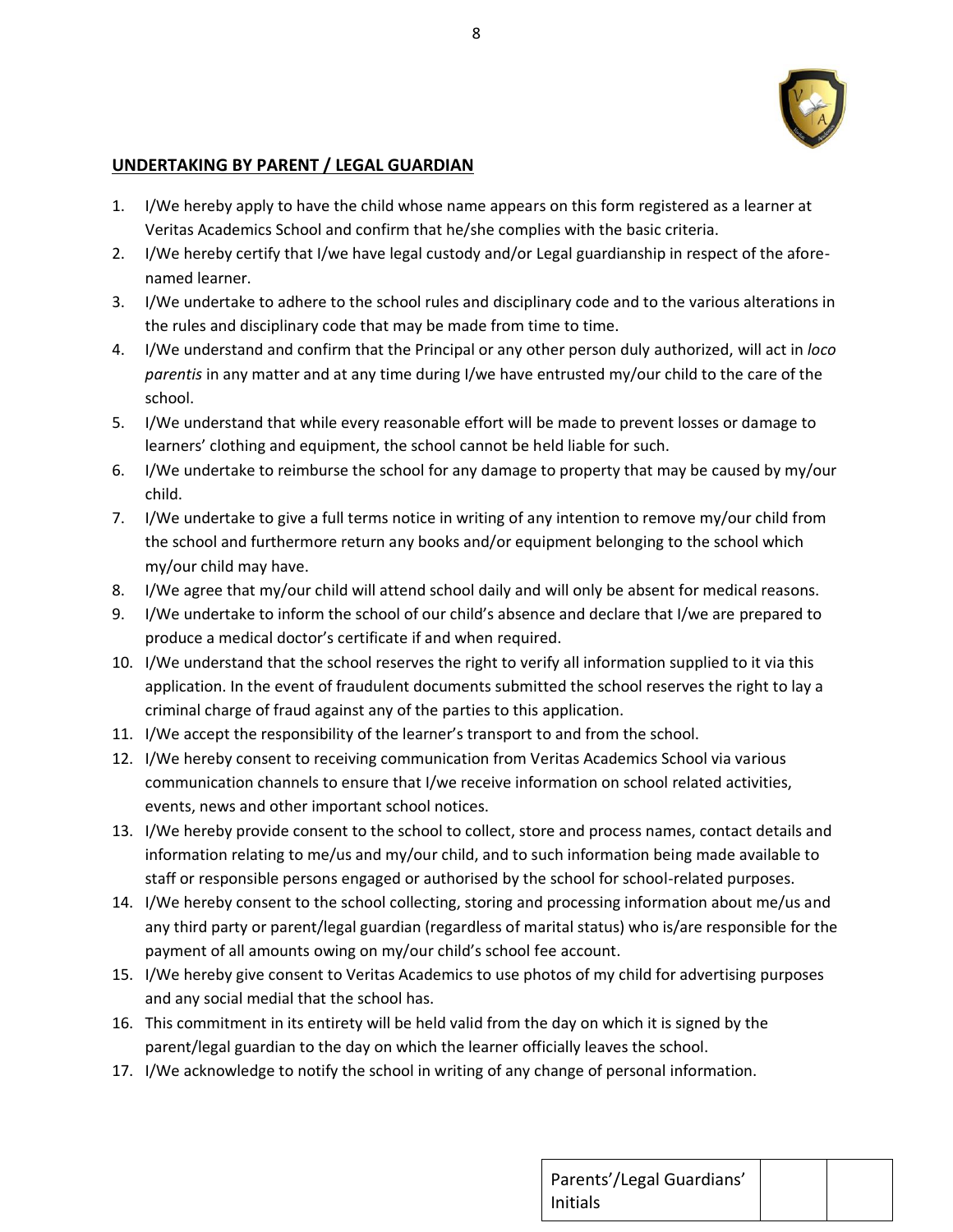

#### **SPECIAL REQUIREMENTS**

| Dietary:           |  |
|--------------------|--|
| <b>Religious:</b>  |  |
| <b>Medication:</b> |  |
| Other:             |  |

#### **HEALTH INFORMATION**

Please specify if your child has suffered from any of the following:

| <b>Measles</b> | Υ | N | <b>Rheumatic Fever</b> | Υ | N |
|----------------|---|---|------------------------|---|---|
| <b>Mumps</b>   | Υ | N | <b>Scarlet Fever</b>   | Υ | N |
| Diphtheria     | Υ | N | <b>Whooping Cough</b>  | Υ | N |
| Chickenpox     | Υ | N | Asthma                 | Υ | N |

Does your child suffer from allergies?

| <b>ALLERGIES</b> | <b>MEDICATION FOR ALLERGIES</b> |
|------------------|---------------------------------|
|                  |                                 |
|                  |                                 |
|                  |                                 |
|                  | <u>.</u>                        |
|                  |                                 |

**In the event of an emergency, I hereby give permission to Veritas Academics School to seek medical attention, including but not limited to, the nearest doctor facilities, for my child. I give permission for the administration of anesthetic in a case where parents cannot be reached. I will be responsible for all expenses incurred.**

LEGAL GUARDIAN

 $\overline{a}$ 

SIGNATURE PARENT 1/ SIGNATURE PARENT 2/ DATE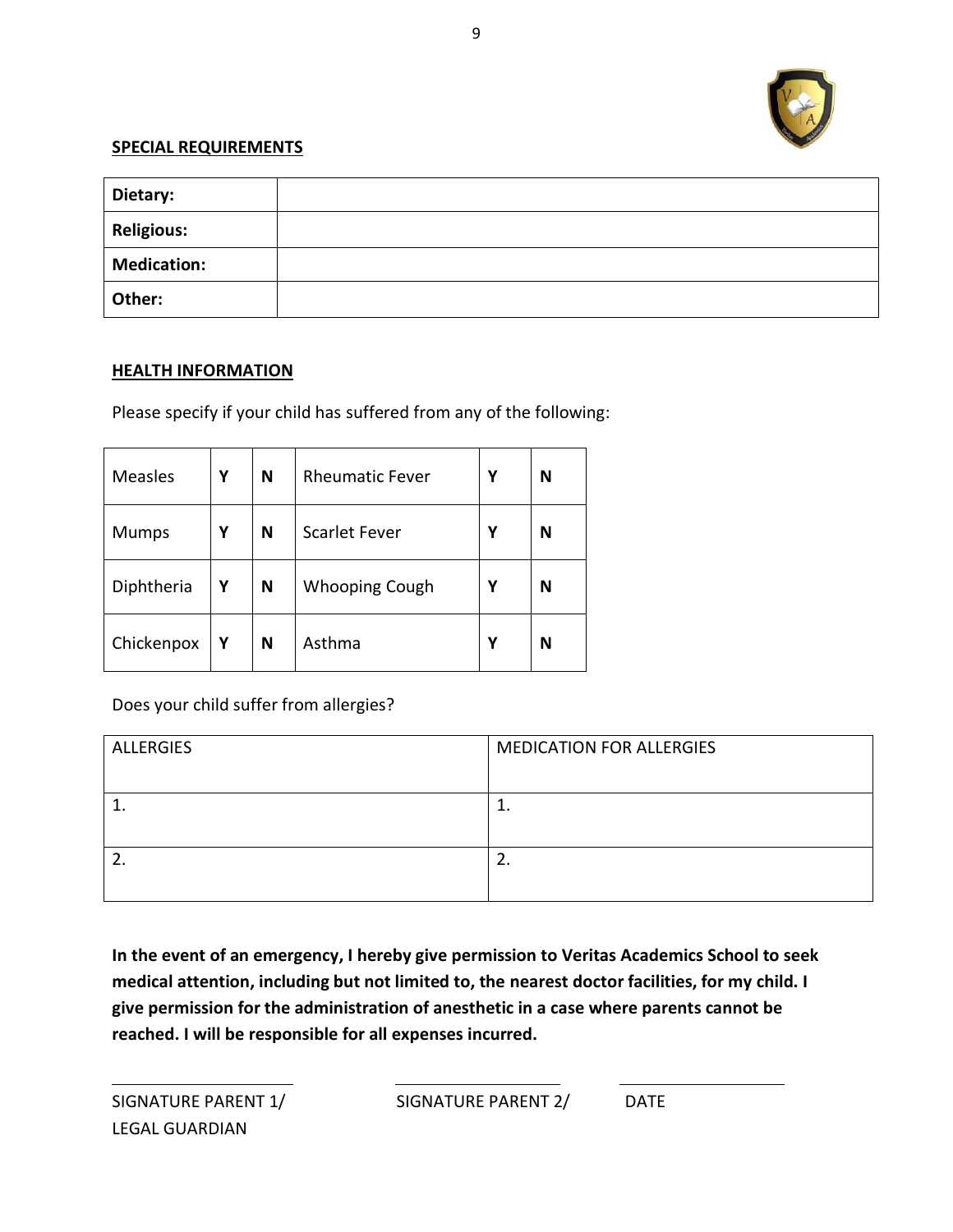

#### **DECLARATION**

I hereby declare that the information which I have recorded in this form is true and correct and by my signature below, I give the Owner of the school or his designate, permission to check and confirm any of the details listed by me. I understand that should any of the information supplied by me be found to be false, action may be taken against me as per point 10, specified in page 8 of this document.

I further declare that I am the Parent/Legal Guardian of the child and am entitled to sign this document and shall be bound hereto both as Parent / Legal Guardian, and in my personal capacity.

| SIGNATURE PARENT 1/<br><b>LEGAL GUARDIAN</b> | <b>PRINT NAME</b> | <b>DATE</b> |  |
|----------------------------------------------|-------------------|-------------|--|
| SIGNATURE PARENT 2/<br><b>LEGAL GUARDIAN</b> | <b>PRINT NAME</b> | <b>DATE</b> |  |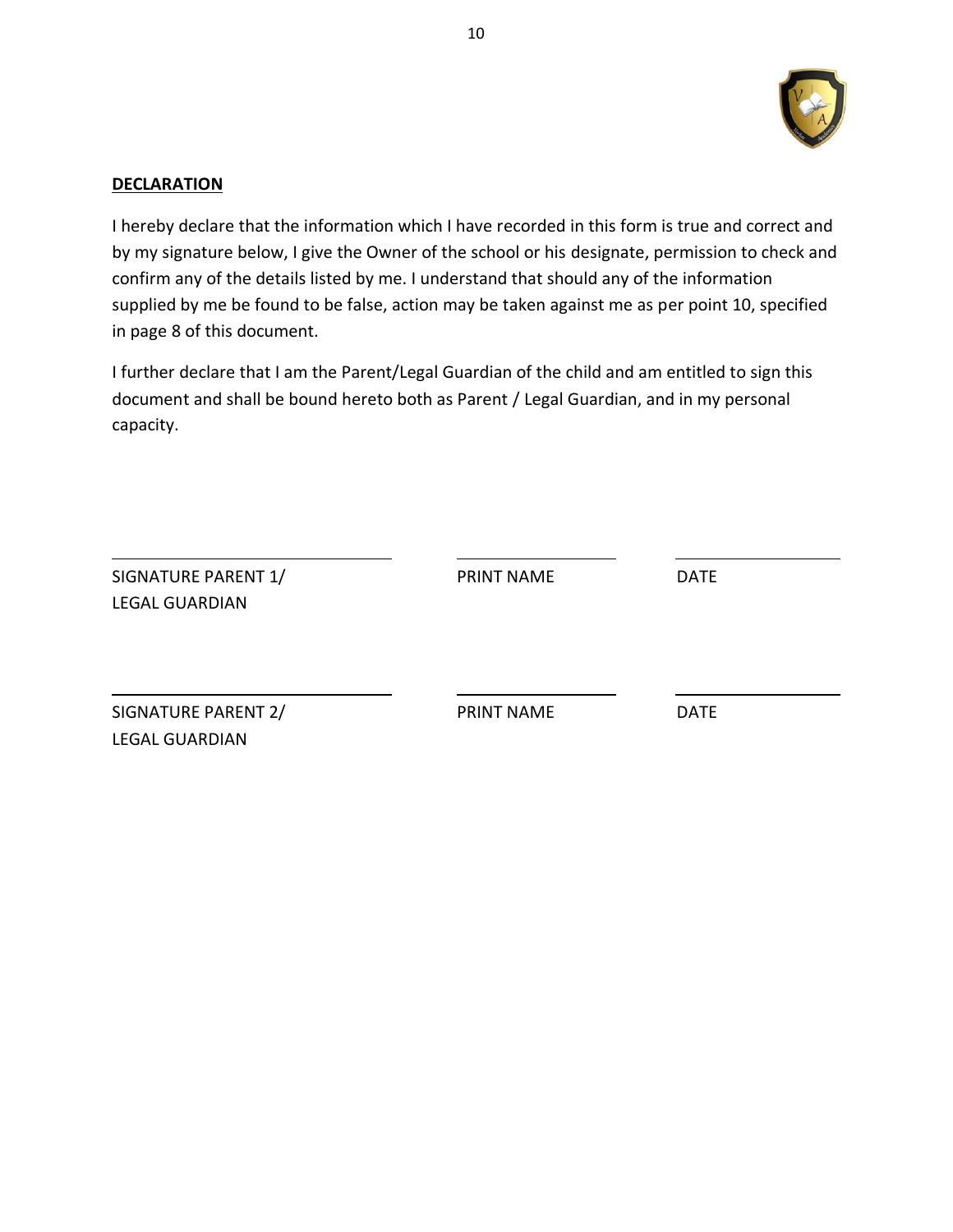

## **SCHOOL FEES**

- 1. School fees are due and payable annually, in advance, at the beginning of each school year.
- 2. In order to reduce financial burden to the parents, School fees can be divided into TWELVE EQUAL instalments or termly payments, commencing from January and ending December of each academic year.
- 3. Monthly and termly payments are payable strictly by the  $1<sup>st</sup>$  day of each month / term, should payment exceed the 5<sup>th</sup> of the month, a 25% late payment penalty will be calculated and added to your account.
- 4. I/We acknowledge that should the school fees not be up to date, the school reserves the right to request my/our child remain at home until all fees are up to date.
- 5. I/We acknowledge that the school's request as per Clause 4 is a reasonable request and does not constitute victimization.
- 6. Registration fees are non-refundable.
- 7. The school reserves the right to share personal details of defaulting parents/ legal guardians with Veritas Academics School's appointed third-party debt collectors in an attempt to recover outstanding school fees.
- 8. The school reserves the right to list defaulting parent / legal guardian with the relevant credit bureau, in the event of any school fees due not being paid.
- 9. The School can claim all legal costs, including interest, attorney/client fees and collection costs for the recovery of school fees and will be for the account of the parent/legal guardian.

| Person responsible for account |  |  |
|--------------------------------|--|--|
| <b>Full Names:</b>             |  |  |
| ID Number:                     |  |  |
| Cell:                          |  |  |
| <b>Email Address:</b>          |  |  |
| <b>Residential Address:</b>    |  |  |
|                                |  |  |

| SIGNATURE PARENT 1/   | <b>PRINT NAME</b> | <b>DATE</b> |
|-----------------------|-------------------|-------------|
| LEGAL GUARDIAN        |                   |             |
|                       |                   |             |
|                       |                   |             |
| SIGNATURE PARENT 2/   | <b>PRINT NAME</b> | <b>DATE</b> |
| <b>LEGAL GUARDIAN</b> |                   |             |
|                       |                   |             |